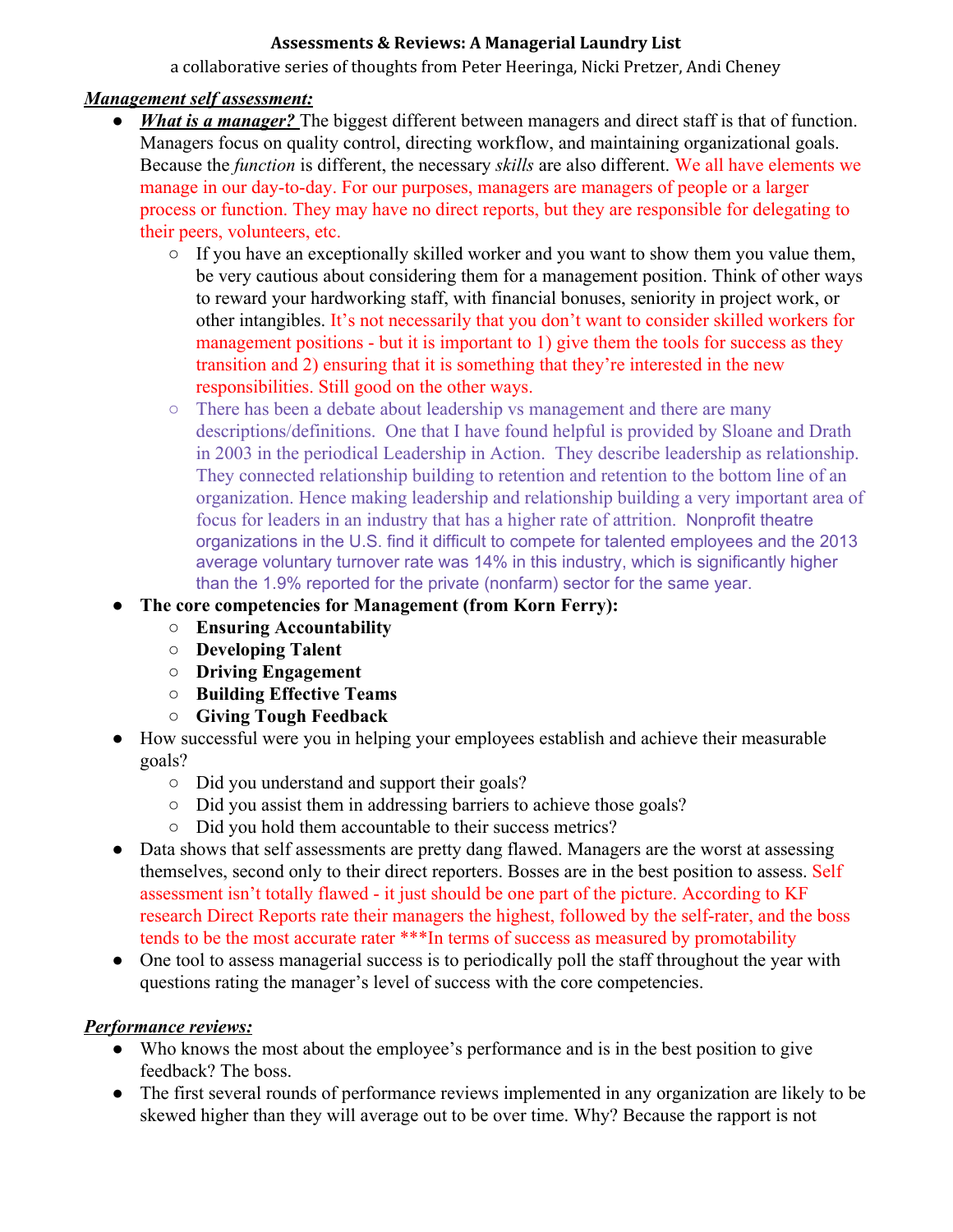### **Assessments & Reviews: A Managerial Laundry List**

a collaborative series of thoughts from Peter Heeringa, Nicki Pretzer, Andi Cheney

developed, people are nervous to give honest feedback, and managers want to ensure the experience of the review is a positive one.

- How do you make evaluation a routine? Theatre companies are generally quite good at evaluating work at the end of a production thru post-mortems. Using that model as a base, when are the natural moments for a post-mortem style evaluation at your organization (e.g. at the end of a major grant cycle, a season, or a fiscal year)?
- If you are an Executive Director, who should be assessing you? Consider a Board or other major stakeholders. It's important to also gather feedback from the staff - but they aren't the be all end all.
- For the BEST results, if you have a ton of money, hire an outside firm of consultants to interview your staff and assess individual and organizational performance and suggest areas of growth. For the best results if you do not have a ton of money, have a task force determine the criteria you want to measure, find an outside assessor, and implement a staff wide survey.
	- No money and no idea who would assess? Look for another organization in the same boat and partner to be each other's assessor. There are natural confidentiality concerns here one of the advantages of an external consultant.

## *Don't Panic:*

- You don't need to reinvent a wheel or create a whole curricula from thin air. Your objectives are already written in your mission, vision, values, and in your grants and employee contracts. Also look to recent initiatives.
- With your objectives clear, you should be able to at least evaluate "did we achieve this objective, yes or no, why or why not?"

# *Feedback:*

- Creating a candid environment is critical for good management. Tactics that can help to aid in this candidness include an agreed upon frame of reference for hard deadlines, clearly defined metrics for success, and honest analysis that holds employees accountable for failure.
- **● How to give hard feedback? JUST DO IT.** It's a manager's responsibility to hold everyone accountable to the work. If you are a manager, and you cannot give hard feedback, you are a bad manager. Most managers aren't good at feedback and can still be decent managers. Great managers are able to have the hard conversations early before things grow into too much pain.
	- Negative feedback should not come as a surprise in a performance review. Issues should be addressed as they arise. Many studies have shown that employees prefer open and frequent communication. This is combination with clear expectations can assist in setting up a work relationship/environment for success.
	- Difficult feedback should almost always occur in a one-on-one situation. Criticising employees in front of others will just make you look like a jerk. It is important to have sensitivity in how you deliver tough feedback. Approaching conversations with an eye towards development is very different than trying to fix something wrong or point fingers.
	- Constructive feedback has been proven more effective than negative feedback. Assisting in problem solving and including employees in the process is more effective than taking a negative approach. Negative feedback has been connected to a decrease in performance and attitude and attrition.